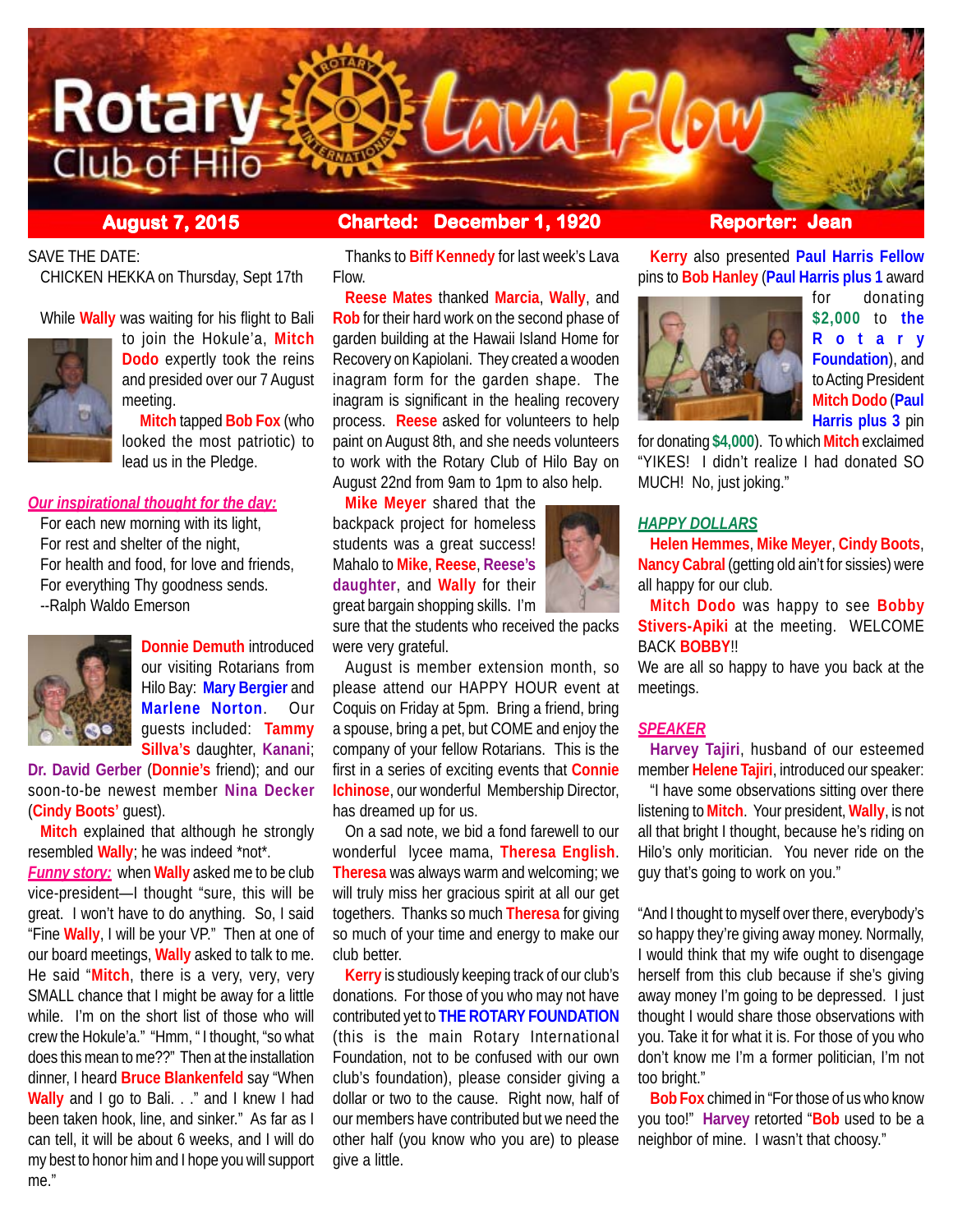# *Birthdays:*

**Corey Kawamoto** August 1 **Misti Tyrin** August 1 **Tina Jimenez** August 13 **Jerry Watanabe** August 28

#### *Club Anniversary:*

**Donald Straney** August 6, 2010 (5) **Kui Costa** August 6, 2010 (5) **Wally Wong** August 6, 2010 (5) **Cel Ruwethin** August 12, 2011 (4) **Lorraine Inouye** August 28, 2009 (6) **Eric Cohen** August 29, 2014 (1) **Marcia Prose** August 29, 2014 (1)

# *Wedding Anniversary:*

**Glenn & Anne Harris** August 1 (17) **Gail & Gordon Takaki** August 2 (35) **Tina & Tom Jimenez** August 6 (33) **Jenny & Richard Johnson** August 30 (46)

### *Announcements:*

**Aug. 14 - Wine Social @ 5 pm Coqui's Hideaway Aug. 21 - Brian Nussbaum - Kuikahi Mediation Ctr. Foreclosure Dispute Resolution Aug. 28 - Tim Hansen - Hi County Special Projects Coordinator Sept. 4 - Chris Ridley 10 Warning Signs of Dementia Sept. 11 - Reese Mates - Shelter Box USA Sept. 25 - Lynn Nakim - "Dealer's Choice" Oct. 2 - Marcia Prose - Hilo Palace Theatre Oct. 23 - Glenn Harris Ethics and The Rotary 4-Way Test**

|                                           | <b>Wally Wong</b> |
|-------------------------------------------|-------------------|
|                                           |                   |
| Immediate Past President  Richard Johnson |                   |
|                                           |                   |
|                                           |                   |
|                                           |                   |
|                                           |                   |
|                                           |                   |
| Public Relations  Marcia Prose            |                   |
| Rotary Foundations  Kerry Glass           |                   |
|                                           |                   |
| International Service  Stew Hussey        |                   |
| Community Service  Reese Mates            |                   |
|                                           |                   |
| Vocational Service  Biff Kennedy          |                   |
|                                           |                   |

**Harvey** continued "**KT** basically was born in



California and grew up in Michigan of all places. And I got to know her several years ago by way of the

Democratic Party because her husband did extensive work for the party a lot. But she grew up on the mainland and she came

to love Japanese gardens. On the island right now she is the foremost authority on Japanese gardens. She is former President of the North American Japanese Garden Association. She really knows her stuff."

"Find something you like and make that at home using the materials at hand and the plants at hand," is the advice from the Souteki (a manual for building Japanese gardens).

How did we get a Japanese garden? King Kalakaua wanted a treaty with Japan. He was the first monarch to circumnavigate the globe. When he reached Japan he not only started to cement that relationship, but he also sought to marry off one of his nieces (Princess Kaiulani) to one of the emperor's fifteen sons. But she said "no," and the son said "no," However a treaty was reached and in February of 1885 the first ship arrived within one month the King had a Japanese gardener. On March 3rd of 1885 Queen Kapiolani had a a Japanese Garden on her property on Beretania Street. Just a couple of days after that the King's ambassador to Japan (who had married a Japanese citizen) had a Japanese garden built at his residence. Kapiolani became enamored of things Japanese and collected artworks, furnishings. To this day Iolani Palace hangs lanterns in the yard around Kapiolani's birthday to celebrate her love of things Japanese.

Liliuokalani had a great love for Hilo. One of her ladies in waiting was the wife of John Baker, the former governor of the island of Hawaii. In 1902 Liliuokalani gifted her private lands (not crown lands) to Hilo for a park, and it sat there for quite a while. In 1912, there was a Japanese Woman's society and their stated purpose was to work together with the Outdoor Circle territorywide to improve conditions for everyone, not just for Japanese immigrants. The second thread behind the garden building was the Hilo shinkokai group that wanted a garden. The third and final thread was Laura Kennedy, the second wife of Charles Clark Kennedy who had just retired from the sugar mills. As the President of the Board of Trade of the Honolulu Businessman's Group, Mr. Kennedy took his wife with him when he visited the 1914 World's Fair in Japan. She loved flowers and she brought the raw materials and a gardener to build her garden, Bide-a-Wee, across the street from the Volcano post office. She put her gardener to work in Liliuokalani Garden, since she was involved in the Hilo beautification project.

In springtime of 1917 the territorial legislature set aside 17 acres across of Coconut island as Hilo's Japanese garden. Japanese gardens had already been built on Oahu, but there was none in Hilo yet. Of the gardens that were built on Oahu, none remain. On the mainland, fewer than 20 have reached a centennial. We are just one of them. We need to continue the legacy of our ancestors.

On Friday and Saturday the 21st and 22nd of August we will be doing the second round of thinning the bamboo that has not been worked on for 30 years.

For those of you who know me, you know I love the word "party," so when I thought about the centennial, I thought "let's have a yearlong party!"

My ideas of how to celebrate:

Let's do something big every month of the year; there are already several events that happen every year. For example:

Lantern festival

Fishing contest

(need to fix the pond and restock with mullet)

Greenpoint nurseries and the Florists Associations are working on a master florist's class followed by a humongous sogetsu style arrangement

Invite all the couples who married there to renew their vows.

If you have an idea of something please contact me.

Lanterns throughout the garden that represent each of the 14 different prefectures. Some lanterns are missing and we want to replace them and note the meaning.

Rotary has participated in centennial events throughout the world, so we need to think about ways to get involved during the yearlong celebration.



Be a gift to the world